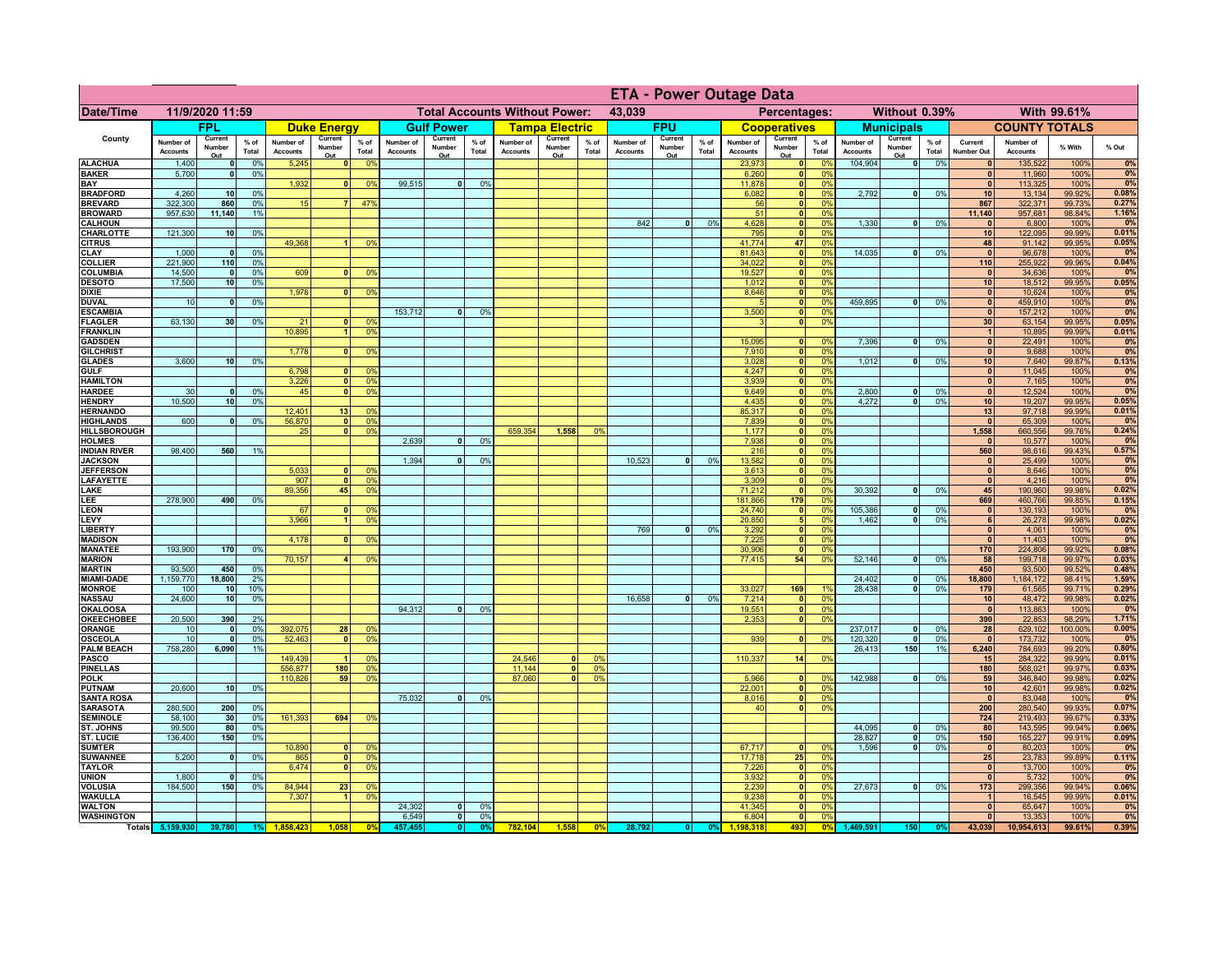## 11/9/2020 12:00 PM ETA



| <b>Power Provider</b>                              | <b>County</b>       | <b>Number of Customers</b> | <b>Current Number Out</b> | <b>Outage Percentage</b> | <b>Estimated Restore Time</b> |
|----------------------------------------------------|---------------------|----------------------------|---------------------------|--------------------------|-------------------------------|
| Florida Power and Light Company                    | MIAMI-DADE          | 1,159,770                  | 18,800                    | 1.62%                    | TBD                           |
| Florida Power and Light Company                    | <b>BROWARD</b>      | 957,630                    | 11,140                    | 1.16%                    | <b>TBD</b>                    |
| Florida Power and Light Company                    | <b>PALM BEACH</b>   | 758,280                    | 6,090                     | 0.80%                    | <b>TBD</b>                    |
| Tampa Electric Company                             | HILLSBOROUGH        | 659,354                    | 1,558                     | 0.24%                    | $24$                          |
| Florida Power and Light Company                    | <b>BREVARD</b>      | 322,300                    | 860                       | 0.27%                    | <b>TBD</b>                    |
| Duke Energy                                        | SEMINOLE            | 161,393                    | 694                       | 0.43%                    | <b>TBD</b>                    |
|                                                    |                     |                            |                           |                          |                               |
| Florida Power and Light Company                    | <b>INDIAN RIVER</b> | 98,400                     | 560                       | 0.57%                    | TBD                           |
| Florida Power and Light Company                    | LEE                 | 278,900                    | 490                       | 0.18%                    | TBD                           |
| Florida Power and Light Company                    | <b>MARTIN</b>       | 93,500                     | 450                       | 0.48%                    | <b>TBD</b>                    |
| Florida Power and Light Company                    | OKEECHOBEE          | 20,500                     | 390                       | 1.90%                    | TBD                           |
| Florida Power and Light Company                    | SARASOTA            | 280,500                    | 200                       | 0.07%                    | <b>TBD</b>                    |
| Duke Energy                                        | PINELLAS            | 556,877                    | 180                       | 0.03%                    | <b>TBD</b>                    |
| Lee County Electric Cooperative                    | LEE                 | 181,866                    | 179                       | 0.10%                    | <b>TBD</b>                    |
|                                                    |                     |                            |                           |                          |                               |
| Florida Power and Light Company                    | MANATEE             | 193,900                    | 170                       | 0.09%                    | <b>TBD</b>                    |
| Florida Keys Electric Cooperative                  | <b>MONROE</b>       | 33,027                     | 169                       | 0.51%                    | <b>TBD</b>                    |
| Lake Worth Utilities                               | PALM BEACH          | 26,413                     | 150                       | 0.57%                    | <b>TBD</b>                    |
| Florida Power and Light Company                    | <b>ST. LUCIE</b>    | 136,400                    | 150                       | 0.11%                    | <b>TBD</b>                    |
| Florida Power and Light Company                    | <b>VOLUSIA</b>      | 184,500                    | 150                       | 0.08%                    | <b>TBD</b>                    |
| Florida Power and Light Company                    | <b>COLLIER</b>      | 221,900                    | 110                       | 0.05%                    | <b>TBD</b>                    |
| Florida Power and Light Company                    | ST. JOHNS           | 99,500                     | 80                        | 0.08%                    | TBD                           |
|                                                    | <b>POLK</b>         |                            | 59                        |                          |                               |
| Duke Energy                                        |                     | 110,826                    |                           | 0.05%                    | <b>TBD</b>                    |
| Sumter Electric Cooperative, Inc.                  | <b>MARION</b>       | 60,503                     | 54                        | 0.09%                    | TBD                           |
| Withlacoochee River Electric Cooperative, Inc.     | <b>CITRUS</b>       | 26,118                     | 47                        | 0.18%                    | <b>TBD</b>                    |
| Duke Energy                                        | LAKE                | 89,356                     | 45                        | 0.05%                    | <b>TBD</b>                    |
| Florida Power and Light Company                    | <b>FLAGLER</b>      | 63,130                     | 30                        | 0.05%                    | <b>TBD</b>                    |
| Florida Power and Light Company                    | SEMINOLE            | 58,100                     | 30                        | 0.05%                    | TBD                           |
| Duke Energy                                        | ORANGE              | 392,075                    | 28                        | 0.01%                    | <b>TBD</b>                    |
|                                                    | SUWANNEE            |                            |                           | 0.14%                    | <b>TBD</b>                    |
| Suwannee Valley Electric Cooperative, Inc.         |                     | 17,713                     | 25                        |                          |                               |
| <b>Duke Energy</b>                                 | <b>VOLUSIA</b>      | 84,944                     | 23                        | 0.03%                    | <b>TBD</b>                    |
| Withlacoochee River Electric Cooperative, Inc.     | PASCO               | 110,302                    | 14                        | 0.01%                    | <b>TBD</b>                    |
| <b>Duke Energy</b>                                 | <b>HERNANDO</b>     | 12,401                     | 13                        | 0.10%                    | <b>TBD</b>                    |
| Florida Power and Light Company                    | <b>BRADFORD</b>     | 4,260                      | 10                        | 0.23%                    | <b>TBD</b>                    |
| Florida Power and Light Company                    | CHARLOTTE           | 121,300                    | 10                        | 0.01%                    | <b>TBD</b>                    |
| Florida Power and Light Company                    | <b>DESOTO</b>       | 17,500                     | 10                        | 0.06%                    | <b>TBD</b>                    |
|                                                    | <b>GLADES</b>       |                            | 10                        | 0.28%                    | <b>TBD</b>                    |
| Florida Power and Light Company                    |                     | 3,600                      |                           |                          |                               |
| Florida Power and Light Company                    | <b>HENDRY</b>       | 10,500                     | 10                        | 0.10%                    | TBD                           |
| Florida Power and Light Company                    | <b>MONROE</b>       | 100                        | 10                        | 10.00%                   | <b>TBD</b>                    |
| Florida Power and Light Company                    | NASSAU              | 24,600                     | 10                        | 0.04%                    | <b>TBD</b>                    |
| Florida Power and Light Company                    | PUTNAM              | 20,600                     | 10                        | 0.05%                    | <b>TBD</b>                    |
| Duke Energy                                        | <b>BREVARD</b>      | 15                         | $\overline{7}$            | 46.67%                   | <b>TBD</b>                    |
| Central Florida Electric Cooperative               | LEVY                | 18,470                     | 5                         | 0.03%                    | <b>TBD</b>                    |
|                                                    | <b>MARION</b>       | 70,157                     | $\sqrt{4}$                | 0.01%                    | <b>TBD</b>                    |
| Duke Energy                                        |                     |                            |                           |                          |                               |
| <b>Duke Energy</b>                                 | <b>CITRUS</b>       | 49,368                     | $\mathbf{1}$              | 0.00%                    | <b>TBD</b>                    |
| Duke Energy                                        | <b>FRANKLIN</b>     | 10,895                     | $\mathbf{1}$              | 0.01%                    | <b>TBD</b>                    |
| <b>Duke Energy</b>                                 | LEVY                | 3,966                      | $\mathbf{1}$              | 0.03%                    | <b>TBD</b>                    |
| Duke Energy                                        | PASCO               | 149,439                    | $\mathbf 1$               | 0.00%                    | TBD                           |
| <b>Duke Energy</b>                                 | <b>WAKULLA</b>      | 7,307                      | $\mathbf{1}$              | 0.01%                    | <b>TBD</b>                    |
| Central Florida Electric Cooperative               | <b>ALACHUA</b>      | 918                        | $\Omega$                  | 0.00%                    | TBD                           |
|                                                    |                     |                            | $\pmb{0}$                 |                          |                               |
| City of Alachua                                    | <b>ALACHUA</b>      | 4,506                      |                           | 0.00%                    | <b>TBD</b>                    |
| City of Newberry                                   | <b>ALACHUA</b>      | 1,898                      | 0                         | 0.00%                    | TBD                           |
| Clay Electric Cooperative                          | <b>ALACHUA</b>      | 23,055                     | $\pmb{0}$                 | 0.00%                    | <b>TBD</b>                    |
| Duke Energy                                        | <b>ALACHUA</b>      | 5,245                      | 0                         | 0.00%                    | TBD                           |
| Florida Power and Light Company                    | <b>ALACHUA</b>      | 1,400                      | $\pmb{0}$                 | 0.00%                    | <b>TBD</b>                    |
| Gainesville (Gainesville Regional Utilities - GRU) | <b>ALACHUA</b>      | 98,500                     | 0                         | 0.00%                    | <b>TBD</b>                    |
| Clay Electric Cooperative                          | <b>BAKER</b>        | 2,582                      | $\pmb{0}$                 | 0.00%                    | <b>TBD</b>                    |
| Florida Power and Light Company                    | <b>BAKER</b>        |                            | 0                         | 0.00%                    | <b>TBD</b>                    |
|                                                    |                     | 5,700                      |                           |                          |                               |
| Okefenoke Rural Electric Membership Corporation    | <b>BAKER</b>        | 3,678                      | $\pmb{0}$                 | 0.00%                    | <b>TBD</b>                    |
| Duke Energy                                        | BAY                 | 1,932                      | 0                         | 0.00%                    | TBD                           |
| Gulf Coast Electric Cooperative, Inc.              | BAY                 | 11,878                     | $\pmb{0}$                 | 0.00%                    | <b>TBD</b>                    |
| <b>Gulf Power Company</b>                          | BAY                 | 99,515                     | 0                         | 0.00%                    | Restored                      |
| City of Starke                                     | <b>BRADFORD</b>     | 2,792                      | $\mathsf{O}\xspace$       | 0.00%                    | TBD                           |
| Clay Electric Cooperative                          | <b>BRADFORD</b>     | 6,082                      | 0                         | 0.00%                    | <b>TBD</b>                    |
|                                                    |                     |                            | $\mathsf{O}\xspace$       |                          |                               |
| Peace River Electric Cooperative, Inc.             | <b>BREVARD</b>      | 56                         |                           | 0.00%                    | <b>TBD</b>                    |
| Lee County Electric Cooperative                    | <b>BROWARD</b>      | 51                         | 0                         | 0.00%                    | <b>TBD</b>                    |
| City of Blountstown                                | <b>CALHOUN</b>      | 1,330                      | $\mathsf{O}\xspace$       | 0.00%                    | <b>TBD</b>                    |
| Florida Public Utilities Corporation               | CALHOUN             | 842                        | 0                         | 0.00%                    | Restored                      |
| Gulf Coast Electric Cooperative, Inc.              | <b>CALHOUN</b>      | 1,793                      | $\mathsf{O}\xspace$       | 0.00%                    | <b>TBD</b>                    |
| West Florida Electric Cooperative, Inc.            | CALHOUN             | 2,835                      | 0                         | 0.00%                    | TBD                           |
| Lee County Electric Cooperative                    | CHARLOTTE           | 795                        | $\pmb{0}$                 | 0.00%                    | <b>TBD</b>                    |
|                                                    |                     |                            |                           |                          |                               |
| Sumter Electric Cooperative, Inc.                  | <b>CITRUS</b>       | 15,656                     | 0                         | 0.00%                    | TBD                           |
| Clay Electric Cooperative                          | <b>CLAY</b>         | 81,643                     | $\pmb{0}$                 | 0.00%                    | <b>TBD</b>                    |
| Florida Power and Light Company                    | <b>CLAY</b>         | 1,000                      | 0                         | 0.00%                    | <b>TBD</b>                    |
| Green Cove Springs Electric                        | <b>CLAY</b>         | 4,041                      | $\pmb{0}$                 | 0.00%                    | <b>TBD</b>                    |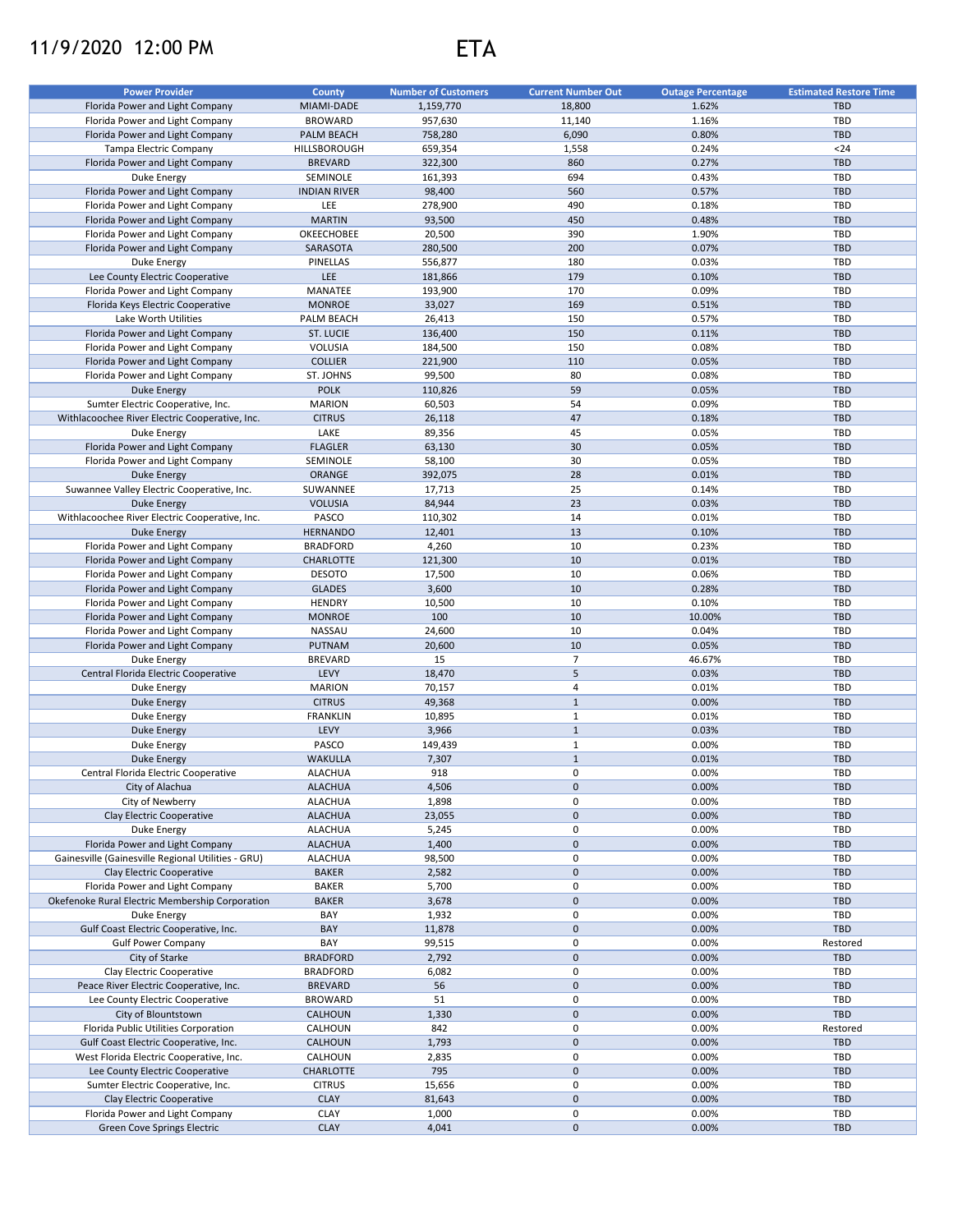## 11/9/2020 12:00 PM ETA

| Jacksonville (JEA)                             | <b>CLAY</b>         | 9,994      | 0                   | 0.00% | TBD        |
|------------------------------------------------|---------------------|------------|---------------------|-------|------------|
| Lee County Electric Cooperative                | <b>COLLIER</b>      | 34,022     | $\pmb{0}$           | 0.00% | <b>TBD</b> |
|                                                |                     |            |                     |       |            |
| Clay Electric Cooperative                      | COLUMBIA            | 17,543     | 0                   | 0.00% | TBD        |
| <b>Duke Energy</b>                             | <b>COLUMBIA</b>     | 609        | $\mathbf{0}$        | 0.00% | <b>TBD</b> |
| Florida Power and Light Company                | <b>COLUMBIA</b>     | 14,500     | 0                   | 0.00% | TBD        |
|                                                |                     |            |                     |       |            |
| Suwannee Valley Electric Cooperative, Inc.     | <b>COLUMBIA</b>     | 1,984      | $\mathbf 0$         | 0.00% | <b>TBD</b> |
| Peace River Electric Cooperative, Inc.         | <b>DESOTO</b>       | 1,012      | 0                   | 0.00% | <b>TBD</b> |
| Central Florida Electric Cooperative           | <b>DIXIE</b>        | 8,025      | $\mathbf 0$         | 0.00% | <b>TBD</b> |
|                                                |                     |            |                     |       |            |
| Duke Energy                                    | <b>DIXIE</b>        | 1,978      | 0                   | 0.00% | <b>TBD</b> |
| <b>Tri-County Electric Cooperative</b>         | <b>DIXIE</b>        | 621        | 0                   | 0.00% | <b>TBD</b> |
| Clay Electric Cooperative                      | <b>DUVAL</b>        | 5          | 0                   | 0.00% | <b>TBD</b> |
|                                                |                     |            |                     |       |            |
| Florida Power and Light Company                | <b>DUVAL</b>        | 10         | 0                   | 0.00% | <b>TBD</b> |
| Jacksonville (JEA)                             | <b>DUVAL</b>        | 440,938    | $\mathsf 0$         | 0.00% | TBD        |
| Jacksonville Beach (Beaches Energy Services)   | <b>DUVAL</b>        | 18,957     | 0                   | 0.00% | <b>TBD</b> |
|                                                |                     |            |                     |       |            |
| Escambia River Electric Cooperative, Inc.      | <b>ESCAMBIA</b>     | 3,500      | $\mathsf 0$         | 0.00% | <b>TBD</b> |
| <b>Gulf Power Company</b>                      | <b>ESCAMBIA</b>     | 153,712    | 0                   | 0.00% | Restored   |
| Clay Electric Cooperative                      | <b>FLAGLER</b>      | 3          | 0                   | 0.00% | <b>TBD</b> |
|                                                |                     |            |                     |       |            |
| Duke Energy                                    | <b>FLAGLER</b>      | 21         | 0                   | 0.00% | <b>TBD</b> |
| Chattahoochee Electric                         | GADSDEN             | 1,173      | 0                   | 0.00% | <b>TBD</b> |
|                                                |                     |            | $\mathbf 0$         | 0.00% |            |
| City of Havana                                 | GADSDEN             | 1,455      |                     |       | <b>TBD</b> |
| City of Quincy                                 | GADSDEN             | 4,768      | 0                   | 0.00% | <b>TBD</b> |
| Talquin Electric Cooperative, Inc.             | GADSDEN             | 15,095     | $\mathbf 0$         | 0.00% | <b>TBD</b> |
|                                                |                     |            |                     |       |            |
| Central Florida Electric Cooperative           | <b>GILCHRIST</b>    | 7,906      | 0                   | 0.00% | <b>TBD</b> |
| Clay Electric Cooperative                      | <b>GILCHRIST</b>    | $\sqrt{4}$ | $\mathbf 0$         | 0.00% | <b>TBD</b> |
| Duke Energy                                    | <b>GILCHRIST</b>    | 1,778      | 0                   | 0.00% | TBD        |
|                                                |                     |            |                     |       |            |
| City of Moore Haven                            | <b>GLADES</b>       | 1,012      | $\pmb{0}$           | 0.00% | <b>TBD</b> |
| Glades Electric Cooperative, Inc.              | <b>GLADES</b>       | 3,028      | 0                   | 0.00% | TBD        |
| <b>Duke Energy</b>                             | <b>GULF</b>         | 6,798      | $\mathsf{O}\xspace$ | 0.00% | <b>TBD</b> |
|                                                |                     |            |                     |       |            |
| Gulf Coast Electric Cooperative, Inc.          | <b>GULF</b>         | 4,247      | $\pmb{0}$           | 0.00% | TBD        |
| <b>Duke Energy</b>                             | <b>HAMILTON</b>     | 3,226      | $\mathsf{O}\xspace$ | 0.00% | <b>TBD</b> |
|                                                |                     |            | 0                   |       |            |
| Suwannee Valley Electric Cooperative, Inc.     | <b>HAMILTON</b>     | 3,939      |                     | 0.00% | TBD        |
| City of Wauchula                               | HARDEE              | 2,800      | 0                   | 0.00% | <b>TBD</b> |
| Duke Energy                                    | <b>HARDEE</b>       | 45         | 0                   | 0.00% | <b>TBD</b> |
|                                                |                     |            |                     |       |            |
| Florida Power and Light Company                | <b>HARDEE</b>       | 30         | 0                   | 0.00% | <b>TBD</b> |
| Glades Electric Cooperative, Inc.              | <b>HARDEE</b>       | 0          | 0                   |       | <b>TBD</b> |
| Peace River Electric Cooperative, Inc.         | <b>HARDEE</b>       | 9,649      | $\mathbf 0$         | 0.00% | <b>TBD</b> |
|                                                |                     |            |                     |       |            |
| City of Clewiston                              | <b>HENDRY</b>       | 4,272      | 0                   | 0.00% | TBD        |
| Glades Electric Cooperative, Inc.              | <b>HENDRY</b>       | 3,683      | 0                   | 0.00% | <b>TBD</b> |
| Lee County Electric Cooperative                | <b>HENDRY</b>       | 752        | 0                   | 0.00% | TBD        |
|                                                |                     |            |                     |       |            |
| Sumter Electric Cooperative, Inc.              | <b>HERNANDO</b>     | 187        | $\mathbf 0$         | 0.00% | <b>TBD</b> |
| Withlacoochee River Electric Cooperative, Inc. | <b>HERNANDO</b>     | 85,130     | 0                   | 0.00% | TBD        |
|                                                |                     |            | 0                   |       | <b>TBD</b> |
| Duke Energy                                    | <b>HIGHLANDS</b>    | 56,870     |                     | 0.00% |            |
| Florida Power and Light Company                | <b>HIGHLANDS</b>    | 600        | 0                   | 0.00% | TBD        |
| Glades Electric Cooperative, Inc.              | <b>HIGHLANDS</b>    | 7,461      | $\pmb{0}$           | 0.00% | <b>TBD</b> |
|                                                |                     |            |                     |       |            |
| Peace River Electric Cooperative, Inc.         | <b>HIGHLANDS</b>    | 378        | 0                   | 0.00% | TBD        |
| Duke Energy                                    | HILLSBOROUGH        | 25         | $\mathbf 0$         | 0.00% | <b>TBD</b> |
| Peace River Electric Cooperative, Inc.         | HILLSBOROUGH        | 1,177      | 0                   | 0.00% | <b>TBD</b> |
|                                                |                     |            |                     |       |            |
| Choctawhatchee Electric Cooperative            | <b>HOLMES</b>       | 321        | 0                   | 0.00% | <b>TBD</b> |
| <b>Gulf Power Company</b>                      | <b>HOLMES</b>       | 2,639      | 0                   | 0.00% | Restored   |
|                                                | <b>HOLMES</b>       | 7,617      | $\pmb{0}$           | 0.00% | <b>TBD</b> |
| West Florida Electric Cooperative, Inc.        |                     |            |                     |       |            |
| City of Vero Beach                             | <b>INDIAN RIVER</b> | 0          | 0                   |       | TBD        |
| Peace River Electric Cooperative, Inc.         | <b>INDIAN RIVER</b> | 216        | 0                   | 0.00% | TBD        |
| Florida Public Utilities Corporation           |                     |            | 0                   |       |            |
|                                                | <b>JACKSON</b>      | 10,523     |                     | 0.00% | Restored   |
| Gulf Coast Electric Cooperative, Inc.          | <b>JACKSON</b>      | 50         | $\mathbf 0$         | 0.00% | <b>TBD</b> |
| <b>Gulf Power Company</b>                      | <b>JACKSON</b>      | 1,394      | 0                   | 0.00% | Restored   |
|                                                |                     |            | $\mathbf 0$         |       |            |
| West Florida Electric Cooperative, Inc.        | <b>JACKSON</b>      | 13,532     |                     | 0.00% | TBD        |
| Duke Energy                                    | <b>JEFFERSON</b>    | 5,033      | 0                   | 0.00% | TBD        |
| <b>Tri-County Electric Cooperative</b>         | <b>JEFFERSON</b>    | 3,613      | 0                   | 0.00% | <b>TBD</b> |
|                                                |                     |            |                     |       |            |
| Central Florida Electric Cooperative           | LAFAYETTE           | 9          | 0                   | 0.00% | TBD        |
| Duke Energy                                    | LAFAYETTE           | 907        | 0                   | 0.00% | <b>TBD</b> |
| Suwannee Valley Electric Cooperative, Inc.     | LAFAYETTE           | 3,254      | 0                   | 0.00% | <b>TBD</b> |
|                                                |                     |            |                     |       |            |
| <b>Tri-County Electric Cooperative</b>         | LAFAYETTE           | 46         | 0                   | 0.00% | <b>TBD</b> |
| City of Leesburg                               | LAKE                | 24,500     | 0                   | 0.00% | TBD        |
| City of Mount Dora                             | LAKE                | 5,892      | 0                   | 0.00% | <b>TBD</b> |
|                                                |                     |            |                     |       |            |
| Clay Electric Cooperative                      | LAKE                | 2,317      | 0                   | 0.00% | TBD        |
| Sumter Electric Cooperative, Inc.              | LAKE                | 68,895     | 0                   | 0.00% | <b>TBD</b> |
|                                                | LEON                |            | 0                   | 0.00% | TBD        |
| City of Tallahassee                            |                     | 105,386    |                     |       |            |
| Duke Energy                                    | <b>LEON</b>         | 67         | 0                   | 0.00% | <b>TBD</b> |
| Talquin Electric Cooperative, Inc.             | LEON                | 24,740     | 0                   | 0.00% | TBD        |
|                                                |                     |            |                     |       |            |
| City of Williston                              | LEVY                | 1,462      | 0                   | 0.00% | <b>TBD</b> |
| Clay Electric Cooperative                      | LEVY                | 744        | 0                   | 0.00% | TBD        |
| Sumter Electric Cooperative, Inc.              | LEVY                | 1,636      | 0                   | 0.00% | <b>TBD</b> |
|                                                |                     |            |                     |       |            |
| Florida Public Utilities Corporation           | LIBERTY             | 769        | 0                   | 0.00% | Restored   |
| Talquin Electric Cooperative, Inc.             | <b>LIBERTY</b>      | 3,292      | 0                   | 0.00% | TBD        |
|                                                |                     |            |                     |       |            |